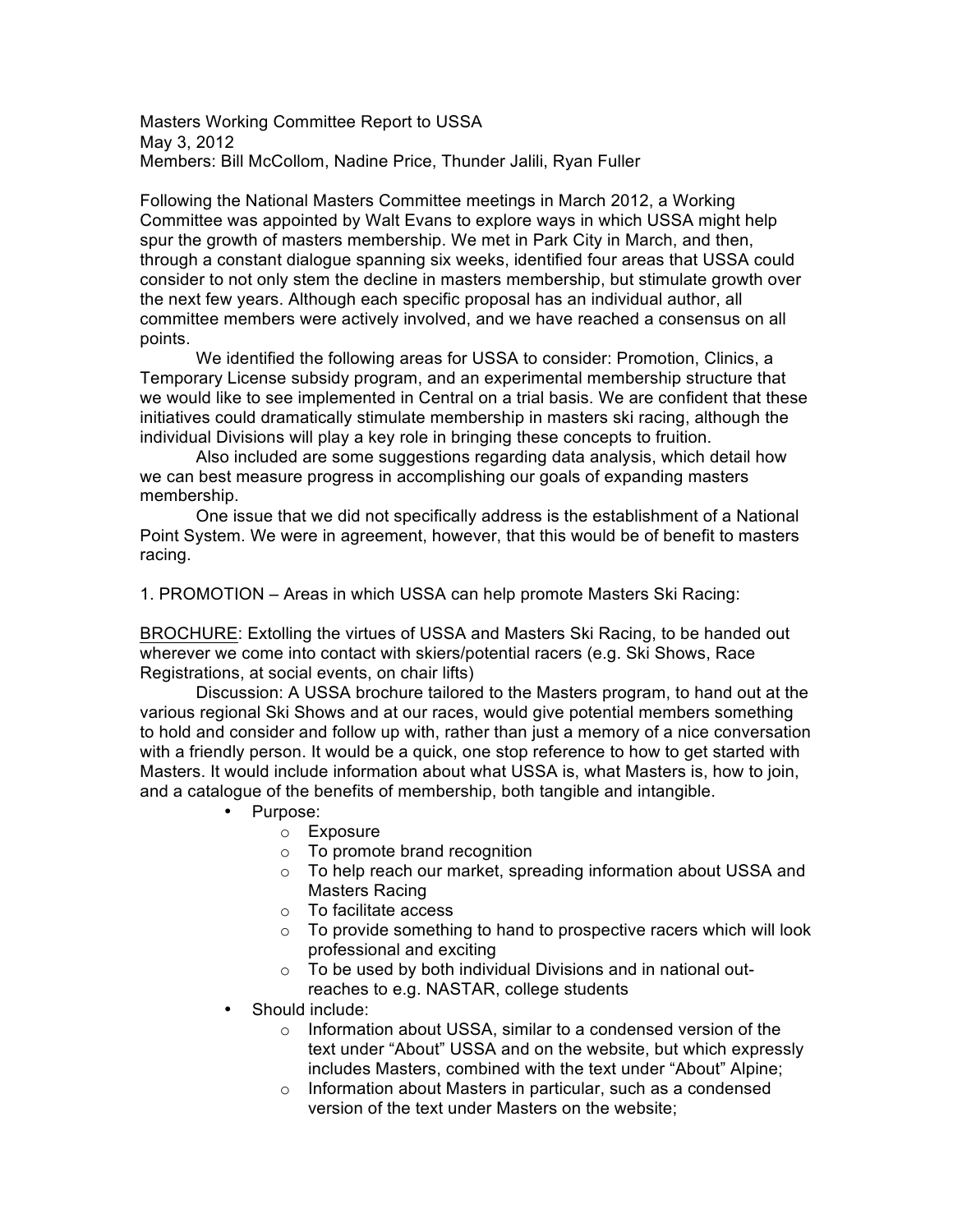- $\circ$  Identification of the benefits of being a member of USSA could start with the intangibles (like being part of and supporting the Team and the athletes etc.) but should include the tangible benefits like discounts from sponsors; 2 for 1 ticket deals; shop discounts; additional insurance; exposure to world-class venues with FIS standard safety protection in place; nationalized scoring system. We had also talked about a few things like tickets to the Beaver Creek DH for masters.
- o Logos and pictures;
- o Information about how to join USSA and your local division; and
- $\circ$  Space for each division to add a small amount of division specific information, specifically website and contact info
- Should be circulated to the working group for comment prior to finalizing
- Ideally a national sponsor would be solicited to cover printing costs
- Should be available in digital form for divisions and national coordinator to use in digital promotional efforts

POSTER: Akin to the posters that used to be distributed in the fall to all members, to be posted in locations frequented by skiers/potential racers, e.g. clubs, ski shops, area watering holes etc.

- Purpose:
	- o Exposure
	- o To promote brand recognition
	- o To facilitate access
- Should include:
	- o A background racing photo of a Team member;
	- o Each division's schedule and website/contact info;
	- o Logo's
	- $\circ$  If no national sponsor, an object for a local sponsor, should one be found
- Ideally a national sponsor would be solicited to cover printing costs (and appear on Poster);
- If no national sponsor, to be distributed to each division in digital form to be printed locally

SMALL HANDOUTS: Pins, Patches, Stickers – To hand out to potential racers primarily at ski shows but also at other opportunities where we have significant interaction with the skiing/potential racing public, a souvenir by which to be remembered

- Purpose:
	- o Exposure
	- o To promote brand recognition
	- o To remind the recipient about Masters
- Should include: Anything with USSA/Masters logo that can fit into a pocket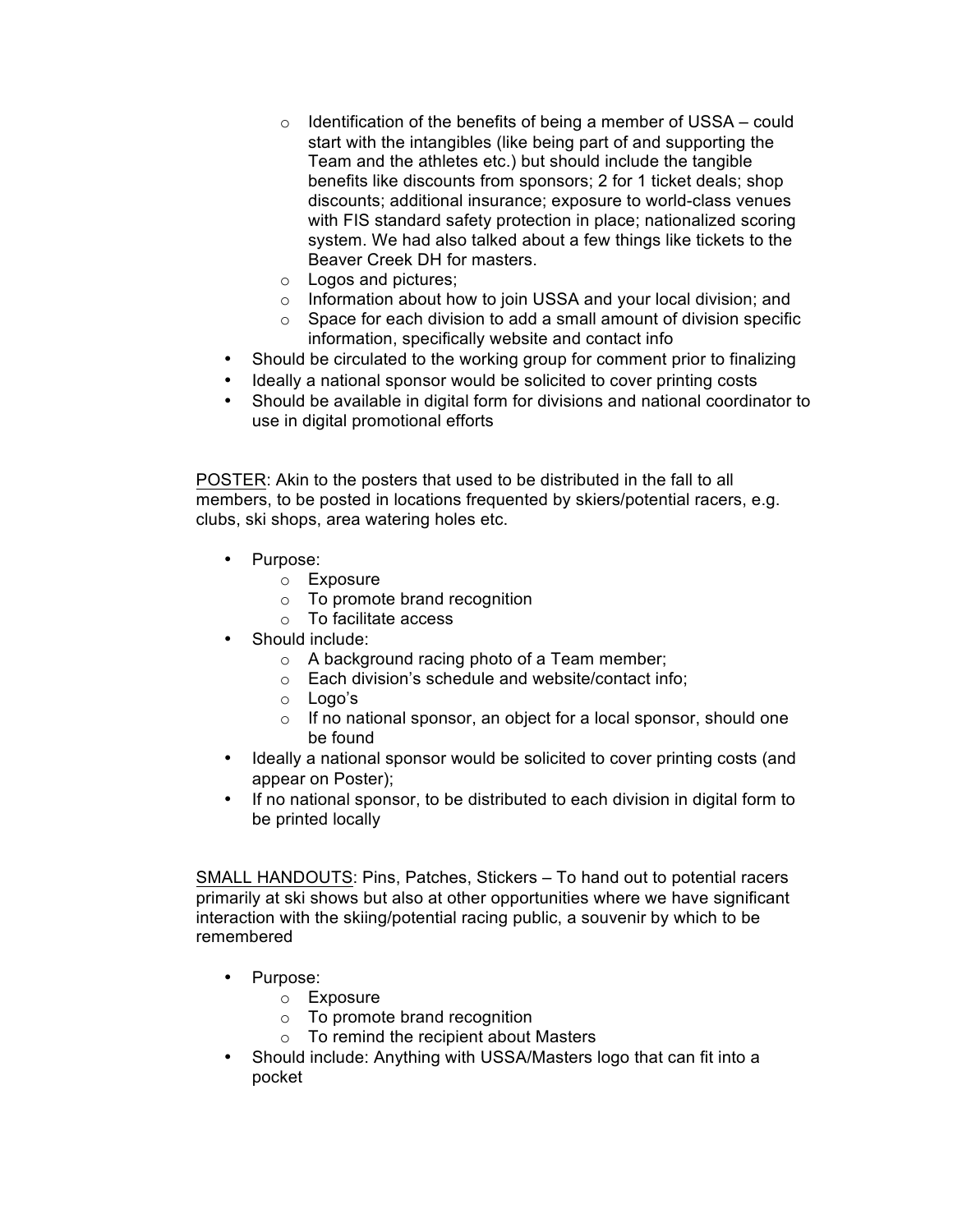# **2. 2012-13 USSA Masters "GIVE IT A TRY" Race Clinics**

### **Purpose:**

- Increase awareness and recruit new participants to masters racing in the United States.
- Offer an enjoyable free or reasonably priced day (\$40 + discount life ticket) on the hill for all participants.
- Introduce participants to masters-level ski racing, e.g. types of courses, gear considerations, how to enter races, travel/training tips – in a friendly, encouraging environment.
- Promote local masters ski racing opportunities in host division, at host ski areas and with host ski clubs.

### **Target:**

- Adults, age 18+, with previous USSA and/or college-level ski racing experience, who are interested in returning to competition after a hiatus.
- Adults, age 18+, with previous ski racing experience at a NASTAR or "town league" level who are interested in expanding their opportunities for competition and improving their ability in the sport.
- Adults, age 18+, with no previous ski racing experience, who are interested in learning to race for the fun and challenge of competition, to help them better understand the sport, and/or to improve their overall skiing ability.

### **Program Description:**

- One-day event hosted and co-coordinated by 4X Masters World Champion, 72X U.S. Alpine Masters Champion and former US Ski Team Member Lisa Densmore.
- Additional staff includes one recent US Ski Team alumnus/ae and local USSCA-certified coaches familiar with masters ski racing. Recommended coach-racer ratio is 1:8.
- Participants are divided into training groups based on ability level. Lisa and the US Ski Team alum rotate from group to group during the on-snow portion of the event.
- Each participating USSA division appoints a program coordinator. The division coordinator and Lisa act as liaisons for the program with the host ski area(s), ski club(s), and other program partners. Clinics should be sited where there is active beer or corporate leagues and near masters core population areas. Central and/or Eastern divisions would be recommended.
- Participants can sign up through the division's program coordinator or through the host ski club.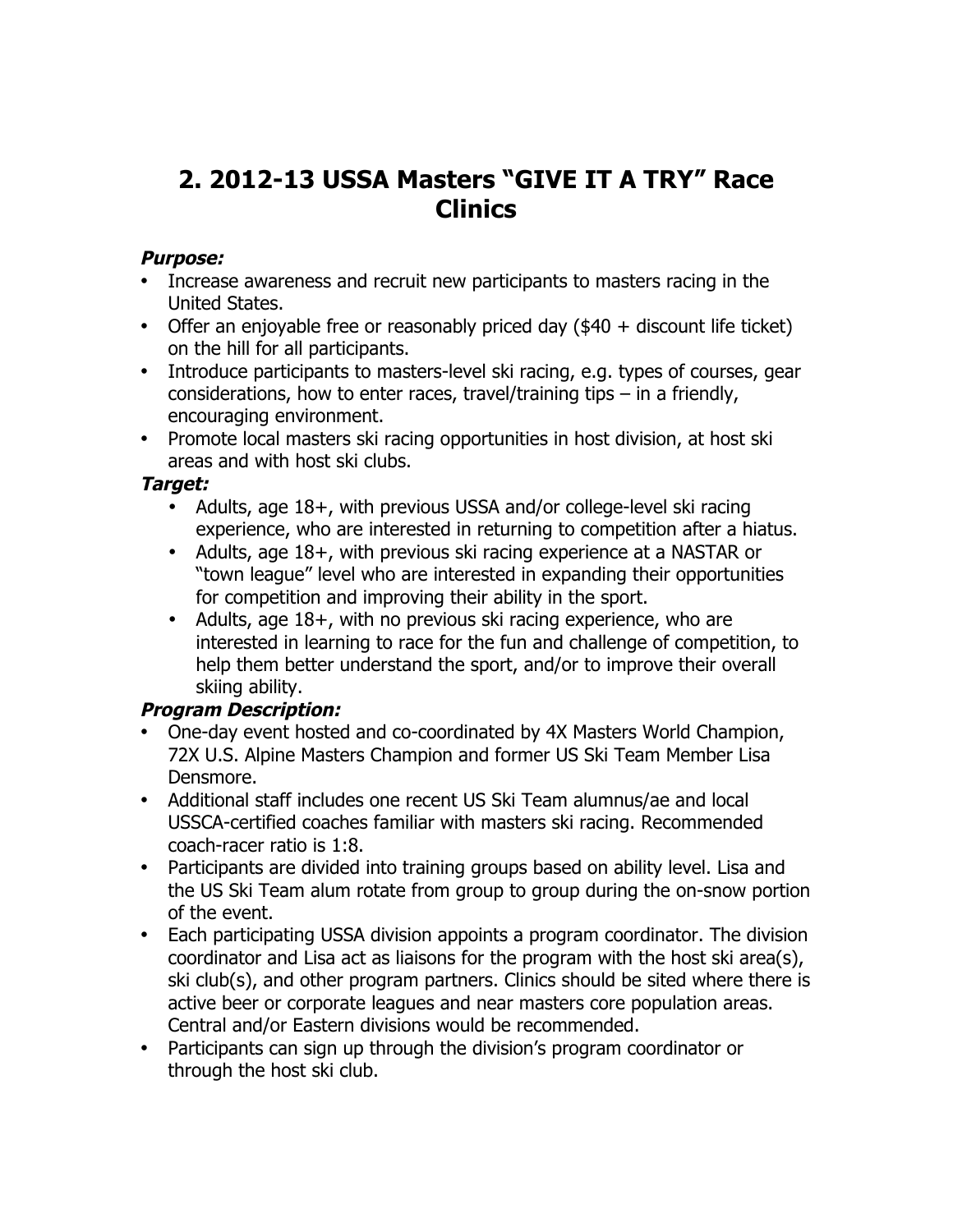- The program includes indoor presentations on basic ski racing tactics and strategies, gear, ski tuning(?), and USSA masters membership benefits; morning and afternoon instruction; ski demos if a ski partner is available; and an apres-ski party with door prizes from even sponsors and a poster-signing by Lisa and the US Ski Team alum.
- On-snow sessions focus only on GS or split the day with GS (morning) and slalom (afternoon), depending on the interests, available gear and ability level of participants.
- Maximum of 40 participants per day.

# **Program Partners**

- **USSA**: Provides marketing support, national sponsor recruitment, US Ski Team alumnus/ae at events; liability insurance.
- **Regional USSA masters program(s)**: Provides outreach/recruitment of participants; local program coordinator; regional sponsor recruitment, site selection; food and beverage (cost would be covered by participant fee and program sponsors).
- **Ski equipment manufacturer(s) or retailer**: Provides demo skis and other ski racing gear, e.g., ski poles for GS and SL, helmets for GS and SL, speed suits, shin guards, and door prizes.
- **Host ski area(s)**: Provides hill space; space in base lodge for off-snow portion of program if no ski club building; discounted lift tickets for participants; lift tickets and lodging(?) for Lisa and US Ski Team alumnus/ae.
- **Host ski club(s)**: Provides local sponsor recruitment, gates, drills, additional coaches; lodging(?) for Lisa and US Ski Team alumnus/ae.

# **Costs to USSA**

- Coaching fees and travel expenses for Lisa Densmore and US Ski Team alumnus/ae.
- Liability insurance

# **Schedule:**

- 8:00AM Check-in at the specified meeting area.
- 8:30AM "Basic Ski Racing" presentation by Lisa.
- 9:00AM Break into groups. Proceed to demo area for skis.
- 9:30AM Morning on-snow: GS.
- 12:00PM Group lunch (everyone buys their own). "Ski Racing Strategies and Tactics" presentation by Lisa and US Ski Team alum.
- 1:00PM Afternoon on-snow: More GS (add delay gate, how to start and finish faster) or slalom. Video of afternoon session.
- 3:30PM All demo skis returned to demo area. End of ski day.
- 4:00PM "Get Involved with USSA Masters" presentation by Lisa or division coordinator. Apres-ski party. Afternoon video played casual analysis and for entertainment. Door prizes. Poster-signing.
- 5:00PM Departure.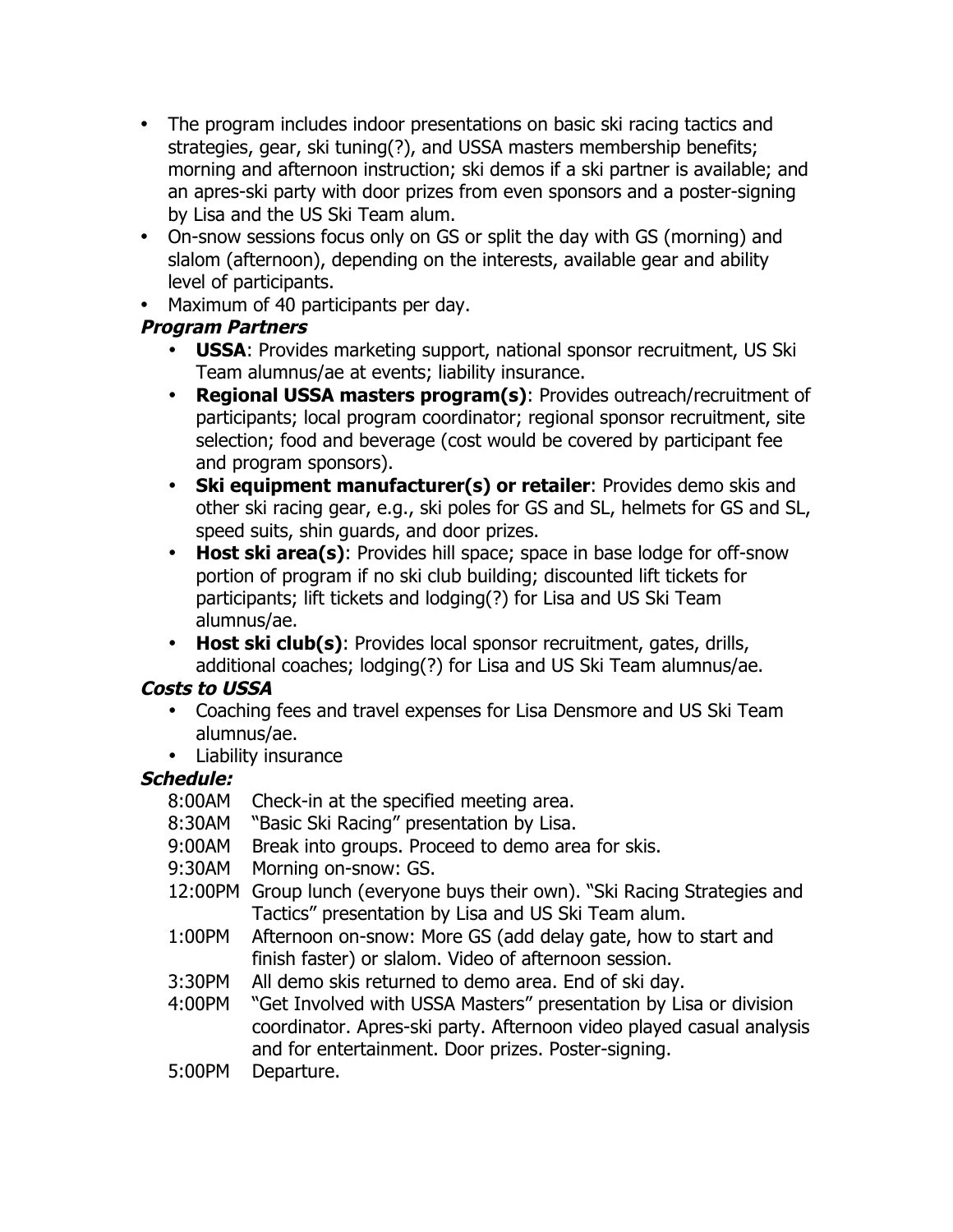### **3. Proposal for USSA and local divisions to subsidize Temp Licenses**

### **Why?**

To attract new racers to masters racing. There are several cost related barriers to getting started in Masters racing. Some of these represent extra costs vs. NASTAR or beer leagues.

#### **Analysis of which costs are similar and which are unique in NASTAR / beer leagues vs. Masters racing.**

- SIMILAR COSTS: *Equipment costs*.
	- o For NASTAR and beer league racers, racers have already come to grips with some equipment costs. They may not have all the specialized equipment to compete in all events, but at least they have skis that will work for GS as an entry event.
- SIMILAR COSTS: *Race fees / lift ticket*.
	- o Our race fees alone (\$25-\$40/race) are higher than daily NASTAR (\$10) or beer league (\$10-20/race), but include access to a discount lift pass, usually 40-50% off regular lift ticket prices. Therefore it puts our costs on par with NASTAR/beer leagues.
		- Please note that for season pass holders, our race fees will turn into a unique cost since they are higher than NASTAR/beer leagues.
- UNIQUE COSTS: *USSA license*.
	- $\circ$  The USSA license is an extra fee that is not present in NASTAR or beer leagues.
	- o Temp licenses are \$25 / weekend, regular license is \$110.

#### **How may subsidizing a temp license help?**

- Our challenge is to show the new racers what they will get for adding the unique cost identified above.
- The advantages of a USSA masters event are:
	- o Race courses that are longer and more varied than a NASTAR type set
	- o Post race party with food / drinks, and season-long camaraderie.
	- $\circ$  New event such as slalom or super-G that NASTAR or beer leagues don't offer.
- Once the similar costs are factored in, then removing the cost of the USSA license, by providing a no-cost temp license will let a prospective new racer try the product for no additional cost vs. a NASTAR day.
- This program may be particularly appealing for Season Pass holders, a group known to be avid skiers. If they have a pass at a ski area hosting a Masters race, a complimentary USSA license would allow them to try a Masters race for only the costs of race fee.

#### **How the comp license will work?**

• USSA provides up to15 complimentary temp licenses per division.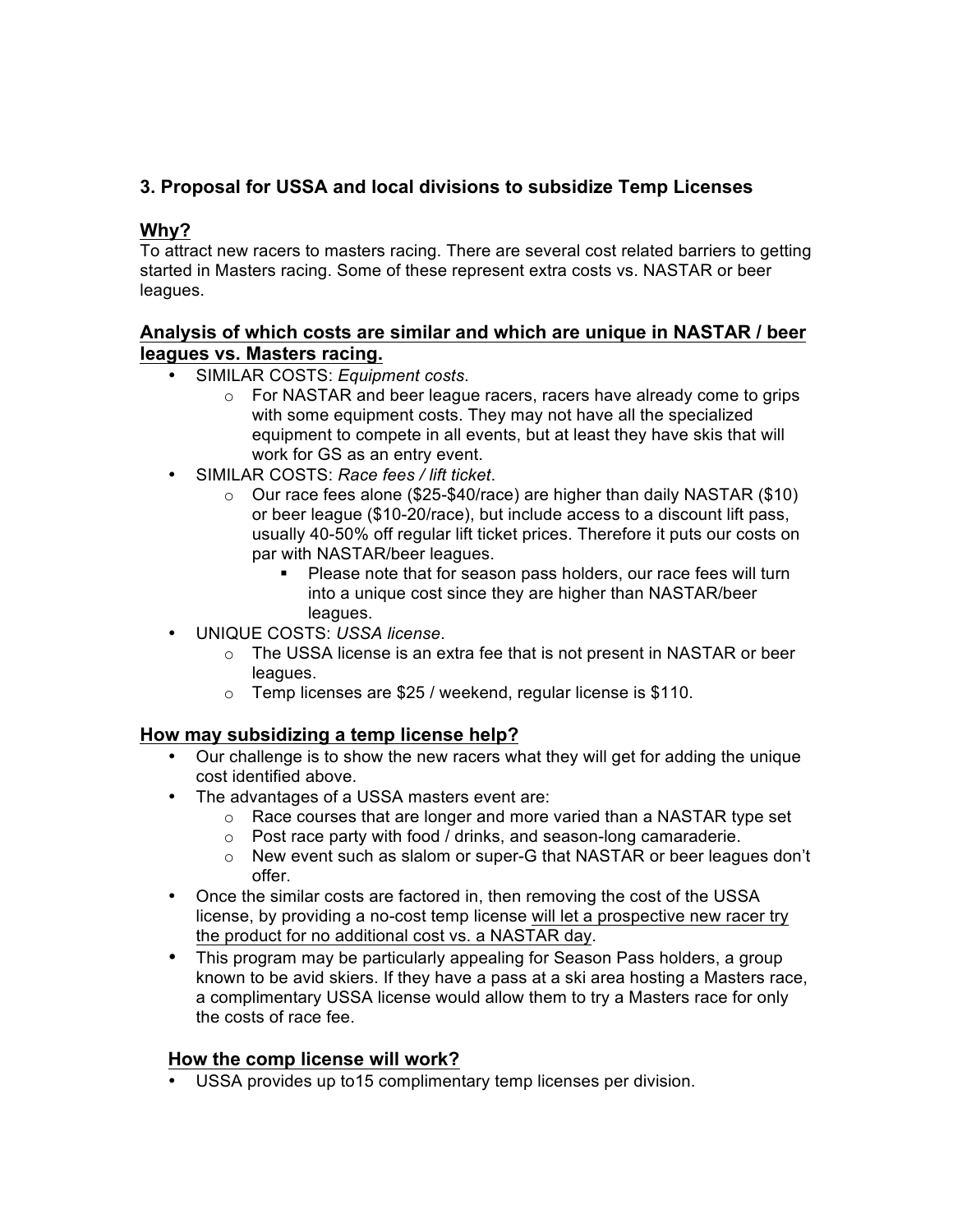- A new racer is eligible for only ONE temp license provided by USSA in a race season.
- The division has the option to subsidize ONE additional license for that same racer for an additional weekend by using division funds, OR if the division has used its allocation of complimentary temp licenses provided by USSA, it may provide additional temp licenses at its own cost.
- If a new racer decides to purchase a regular USSA license after using a USSA complimentary temp license, we propose that they be given a \$25 discount off the regular license fee.
	- $\circ$  This will create an additional incentive for the racer to purchase a USSA license after trying a free temp license.

#### **Rules and guidelines**

- Only ONE temp license per racer per race season from USSA.
	- $\circ$  An individual racer will not be eligible to get more than one temp license from USSA in a single race season.
- Only ONE additional temp license from host division.
	- $\circ$  At the end of the season, each division that has provided an additional temp licenses beyond the 15 allocated by USSA can send USSA a SINGLE check to cover the costs of the additional licenses.
	- $\circ$  An individual racer will not be eligible to receive more than ONE complimentary temp license provided by the host division in a single race season.

#### **The goal of this financial incentive:**

• We hope that providing up to 2 temp licenses to an individual will allow enough of a "try before you buy" opportunity that will let new racers fully experience masters racing, and learn the advantages we offer over NASTAR or beer leagues.

4. MEMBERSHIP SIMPLIFICATION (Another way of doing business. To be considered for Central Division.)

We need to make participation easier for racers, particularly as it relates to cost as this is consistently stated as a "barrier to entry". Although Temp memberships are a great concept and work well when promoted, they rarely seem to result in a conversion to Full Members. This is because there is a cost "hump" that must be overcome at some point due to the upgrade cost. The goal, then, is to make the cost structure of being a member more "linear", in that the transition to a full member does not incur a one-time cost which is perceived as large, nor does it result in significantly more cost in the longer term.

#### What is it?

The best way to describe the concept is to have a "pay as you go" and a "pay up front" pricing structure. If a member chooses to "pay as they go", they will be paying less now, but will ultimately pay more in the long run. This method will be attractive to prospective members who are unfamiliar with the program and individuals who race less frequently. Members who know they will race often will opt for the "pay up front" option as it offers a decent discount over the other option. This is a very common membership cost model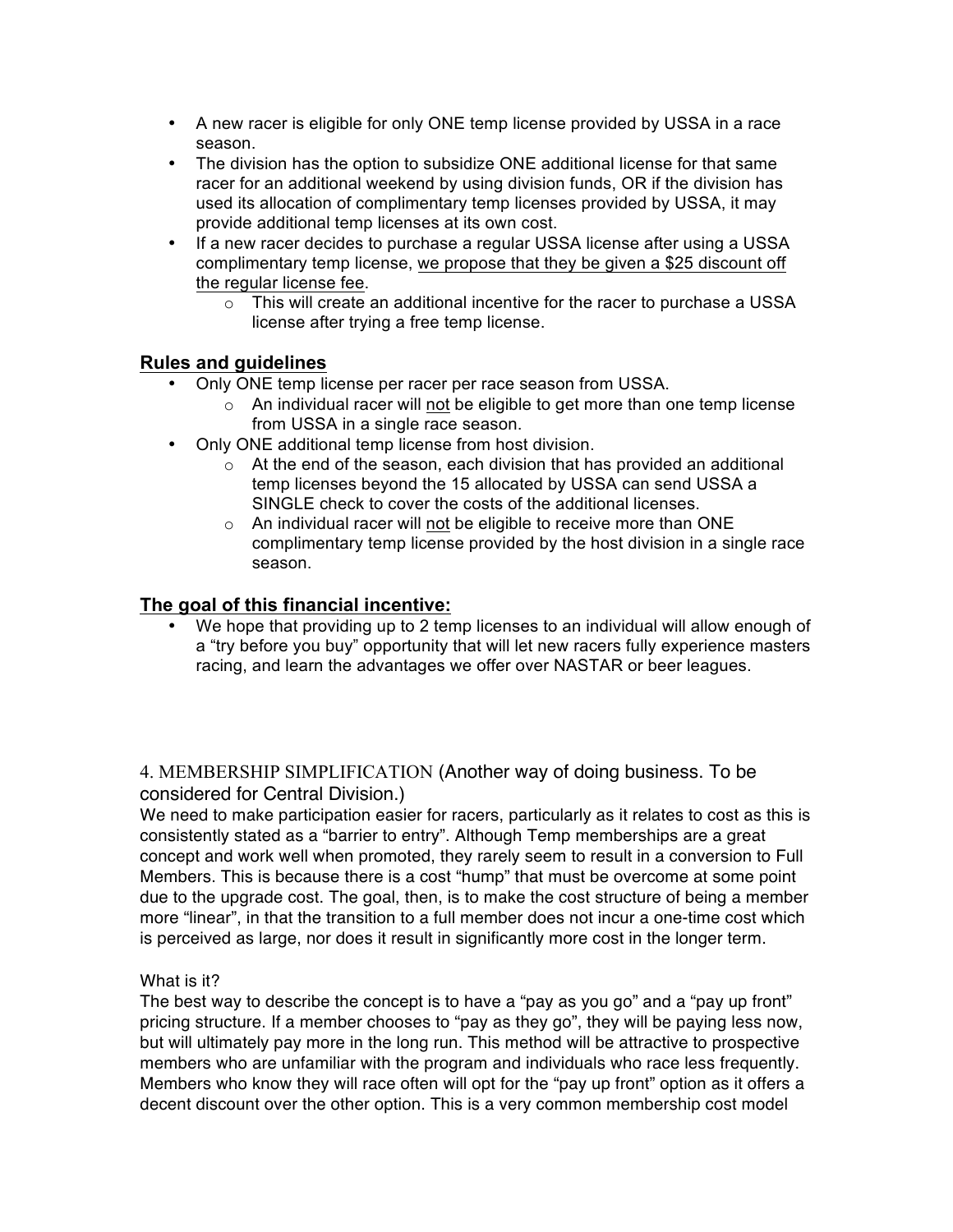(often called a subscription model) from health clubs to web sites (such as UniversalSports) to magazine subscriptions.

In a nutshell:

• All members are Full members, but simply pay in a different manner and have differing dates of expiration for their membership.

● "Pay up front" Membership - this membership type is completely unchanged from what it is today. If purchased by October 15, it is discounted to \$110, and is valid through the following summer (what is the exact end date? Does anyone know?)

 $\circ$  Divisions could charge their own up-front Membership charge as they always have (e.g. \$30)

● "Pay as you go" Membership - a member can come to a race and sign up just as they would using a Temp license, but would fill out the standard Membership form. They would pay \$25 (?) for a 31-day "monthly" membership. The membership would expire, if not renewed, at the same amount after 31 days. They could - at any time - apply all paid monthly subscription fees to a full membership. The monthly rate should not be too low as to remove value from the up-front payment, but not too high to retain too much of a "cost hump".

○ Divisions could optionally charge a monthly charge on top of this (e.g. \$10), or a onetime charge

○ Some races/services could optionally be excluded from monthly membership such as training, video of runs, certain races such as Nationals and Regionals, coaching, etc.

● Based on what I see from Masters schedules, there are probably 5 full months per racing season (mid-November to mid-April). If someone paid monthly, their total cost would be \$175 (assuming a \$35 monthly fee). This compares favorably to the "up-front" total membership cost of \$140, but not so much cheaper that people would feel cheated if they used a monthly membership for the whole season (with the added benefit of having the option to cancel at any time if they don't like the racing!)

#### What is the Benefit?

There are countless benefits:

• The cost structure is much more linear for the "pay as you go" members. Currently, to be able to race in a second weekend after already utilizing a Temp, a member must pay \$85 on top of other race fees. Even with adding a 2nd Temp, this cost is still \$60 on top of race fees on the 3rd weekend to upgrade.

● Much easier for prospective members to understand - there is no confusion about precisely what a Temp license covers.

• Prospective members have comfort knowing that if they don't like racing with us, they can cancel at any time

• There is no limit to the number of races one can attend as long as their membership is active

● It could potentially result in more net revenue for USSA, but this is unknown as we do not currently track Temp license usage in a detailed enough manner

#### What is the Cost?

● If USSA was on board with this idea, there would need to be significant changes to USSA online registration and other processes and procedures. Because of this, it is unlikely that USSA will change, at least in the near-term. The burden would therefore be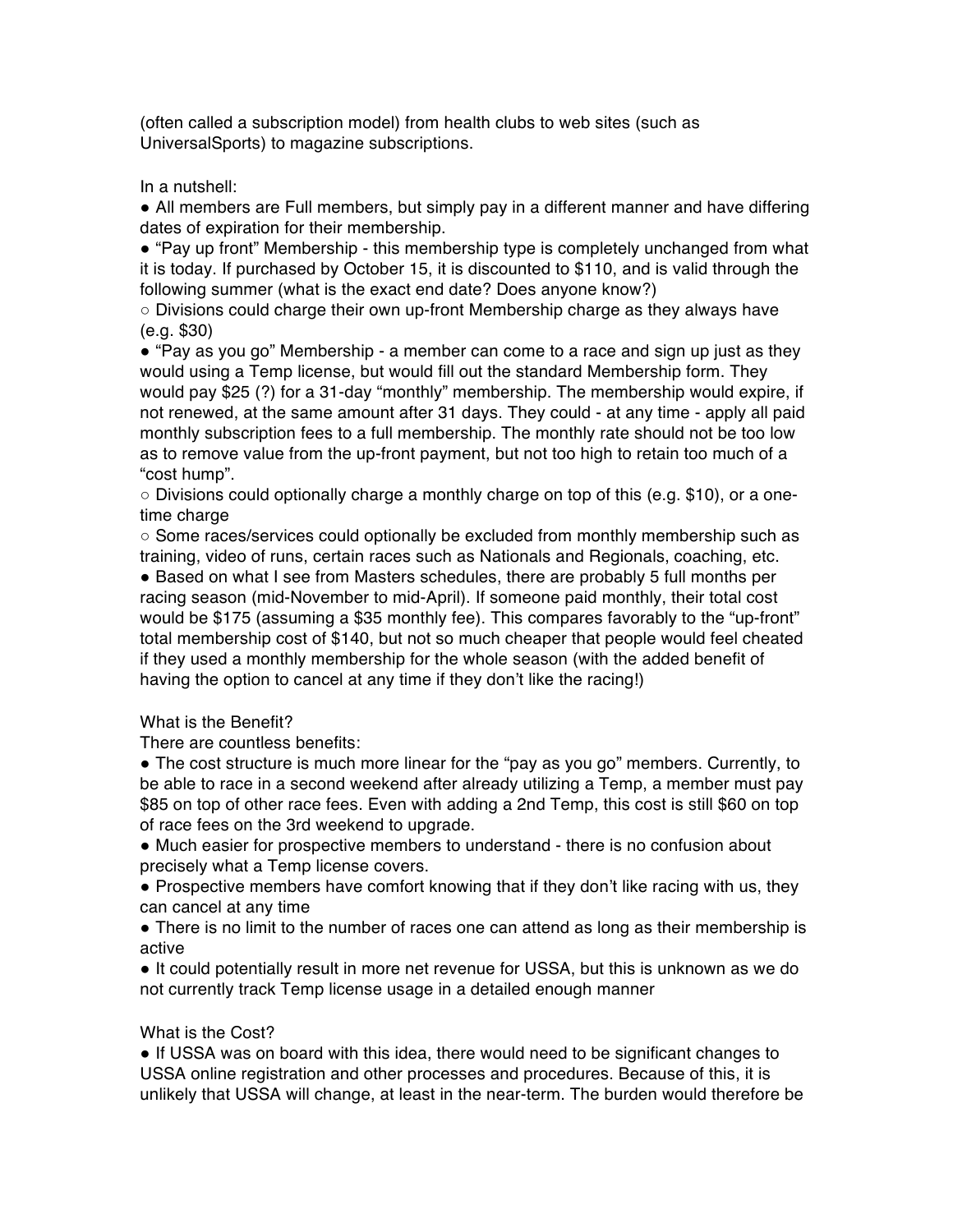on the Divisions to play the intermediary and submit forms and payment to USSA via the existing method, yet take in revenue via this new method. Although the current process is already complex, this could add a bit more complexity to it in terms of bookkeeping.

● Divisions would need to track expiration dates for its monthly members, rather than simply tracking who has used a temp and if they can't use one again.

● Since it is unknown how changing this model could affect participation, Divisions could be "stuck with the bill" in the event that the new model results in a net loss of membership revenue. I think this is unlikely, but still worth mentioning as a risk.

#### How would we recommend doing it?

Assuming USSA does not wish to change its model, Divisions would need to take on the responsibility to convert as stated above.

● We at the Divisional level would eliminate the concept of a "Temp" member entirely.

● Any existing proposals to USSA headquarters for changes to the Temp license structure could still be implemented

● SkiRaceReg, as the member registration system for most Divisions, could be modified with existing capability to allow for these two pricing plans.

○ Optionally, we could consult with SkiRaceReg to develop a method for the monthly membership option to automatically renew on the 32nd day unless the member cancels. This cost could be shared across participating Divisions.

● Divisions would then perform their own accounting when generating Results Packets and provide documentation, a manifest and payment in-line with USSA's expectations.

● Divisions would be responsible for tracking activity relative to the two pricing models to allow us to analyze if it is generating increased recruitment and utilization

○ An increase in # Starts per Member, tracked year-over-year, would indicate increased **Utilization** 

 $\circ$  Positive growth (# Members gained - # Members lost) could indicate success with recruitment especially if these new members are using the monthly model

• If, over time, the Divisions can prove this pricing model is effective, we could perhaps convince USSA to change its process. We would need to back this up with data.

● We could optionally have a Division prototype the idea, then report back to USSA. However, it may take several seasons to generate enough data to evaluate the effectiveness of the model. Central may be applying this cost structure in 2013.

#### 5. STANDARD METRICS (Standards for evaluation)

Currently at each National Committee meeting, we look at a trend of membership yearover- year by Age Class and Division. If our ultimate goal is to increase participation, we should elaborate on this to help us understand where we are succeeding and not succeeding. A prerequisite for this, however, is that we change the paradigm to focus on "participants", not just full members. This would include racers who participate using Temp licenses. A "participant" has a License Type defined as follows and is applied at